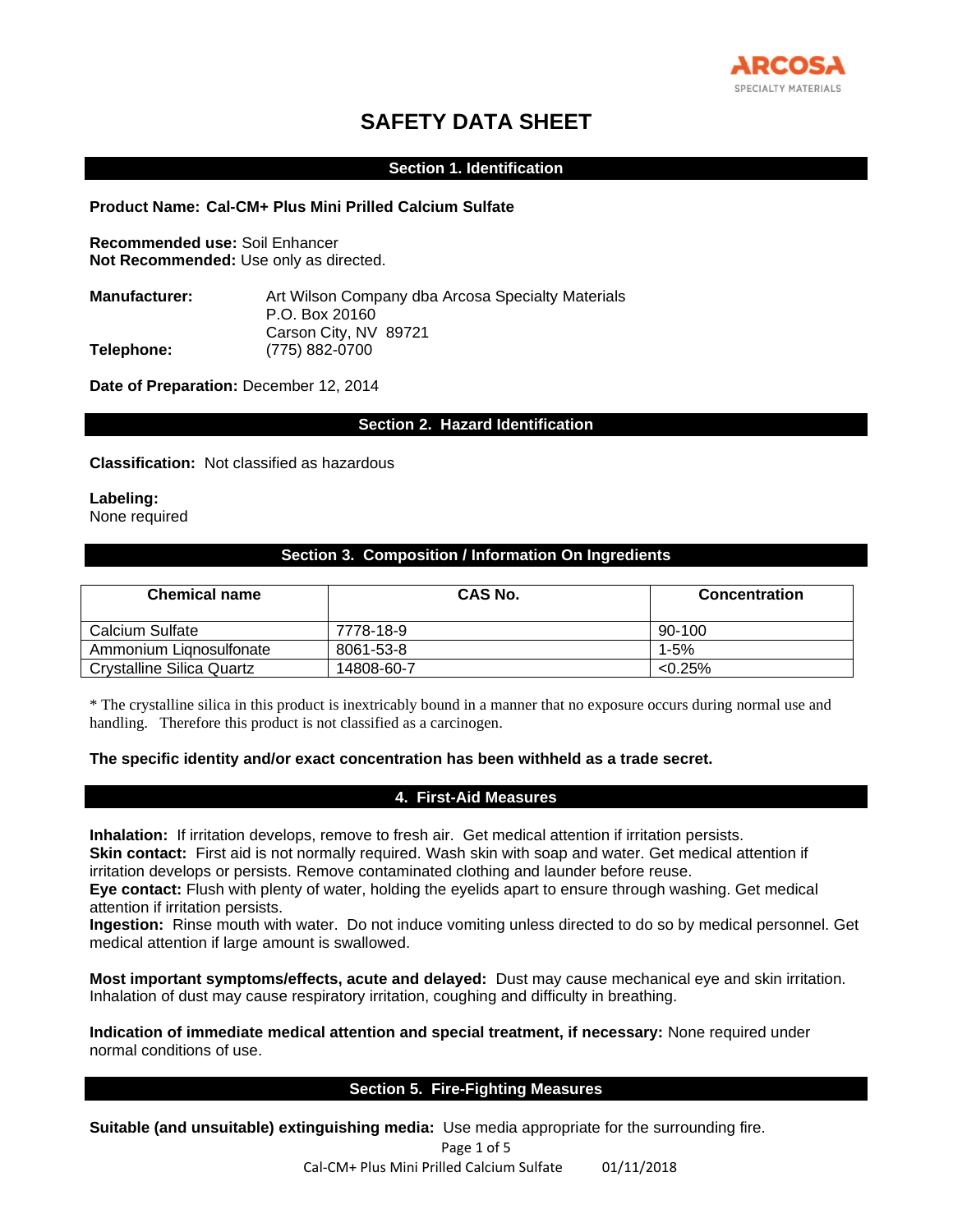

### **Specific hazards arising from the chemical:** Not flammable or combustible

**Special protective equipment and precautions for fire-fighters:** Firefighters should wear positive pressure self-contained breathing apparatus and full protective clothing.

### **Section 6. Accidental Release Measures**

**Personal precautions, protective equipment, and emergency procedures:** Wear appropriate protective equipment. Avoid creating and breathing dust.

**Environmental hazards:** Report releases as required by local and federal authorities.

**Methods and materials for containment and cleaning up:** Collect and place in appropriate container for use or disposal.

**7. Handling and Storage**

**Precautions for safe handling:** Avoid contact with eyes, skin and clothing. Do not breathe dust. Wear protective clothing and equipment as described in Section 8. Wash thoroughly with soap and water after use.

**Conditions for safe storage, including any incompatibilities:** Store in a cool, dry, well-ventilated area. Protect from physical damage.

### **Section 8. Exposure Controls / Personal Protection**

#### **Exposure guidelines:**

| <b>Calcium Sulfate</b>    | 5 mg/m3 TWA OSHA PEL (respirable)<br>10 mg/m3 TWA OSHA PEL (total dust)<br>10 mg/m3 TWA ACGIH TLV (inhalable fraction) |  |  |
|---------------------------|------------------------------------------------------------------------------------------------------------------------|--|--|
| Ammonium Lignosulfonate   | None Established                                                                                                       |  |  |
| <b>Crystalline Silica</b> | TWA OSHA PEL (respirable fraction)<br>10 mg/m3<br>$%$ Silica + 2                                                       |  |  |
|                           | TWA OSHA PEL (total dust)<br>$30 \text{ mg/m}$<br>$%$ Silica + 2                                                       |  |  |
|                           | 0.025 mg/m3 TWA ACGIH TLV (respirable fraction)                                                                        |  |  |

#### **Appropriate engineering controls:**

**Engineering Controls:** Use with adequate general or local exhaust ventilation to maintain exposures below the occupational exposure limits.

#### **Individual protection measures, such as personal protective equipment:**

**Respiratory protection:** If the exposure limits are exceeded a NIOSH approved particulate respirator appropriate for the form and concentration of the contaminants should be used. Selection and use of respiratory equipment must be in accordance with OSHA 1910.134 or other applicable regulations and good industrial hygiene practice.

**Skin protection:** Abrasive resistant gloves are recommended if needed to avoid skin contact. **Eye protection:** Chemical safety glasses with sideshields are recommended to avoid eye contact. **Other:** None required.

### **Section 9. Physical and Chemical Properties**

**Appearance:** White or tan pellets **Odor:** Odorless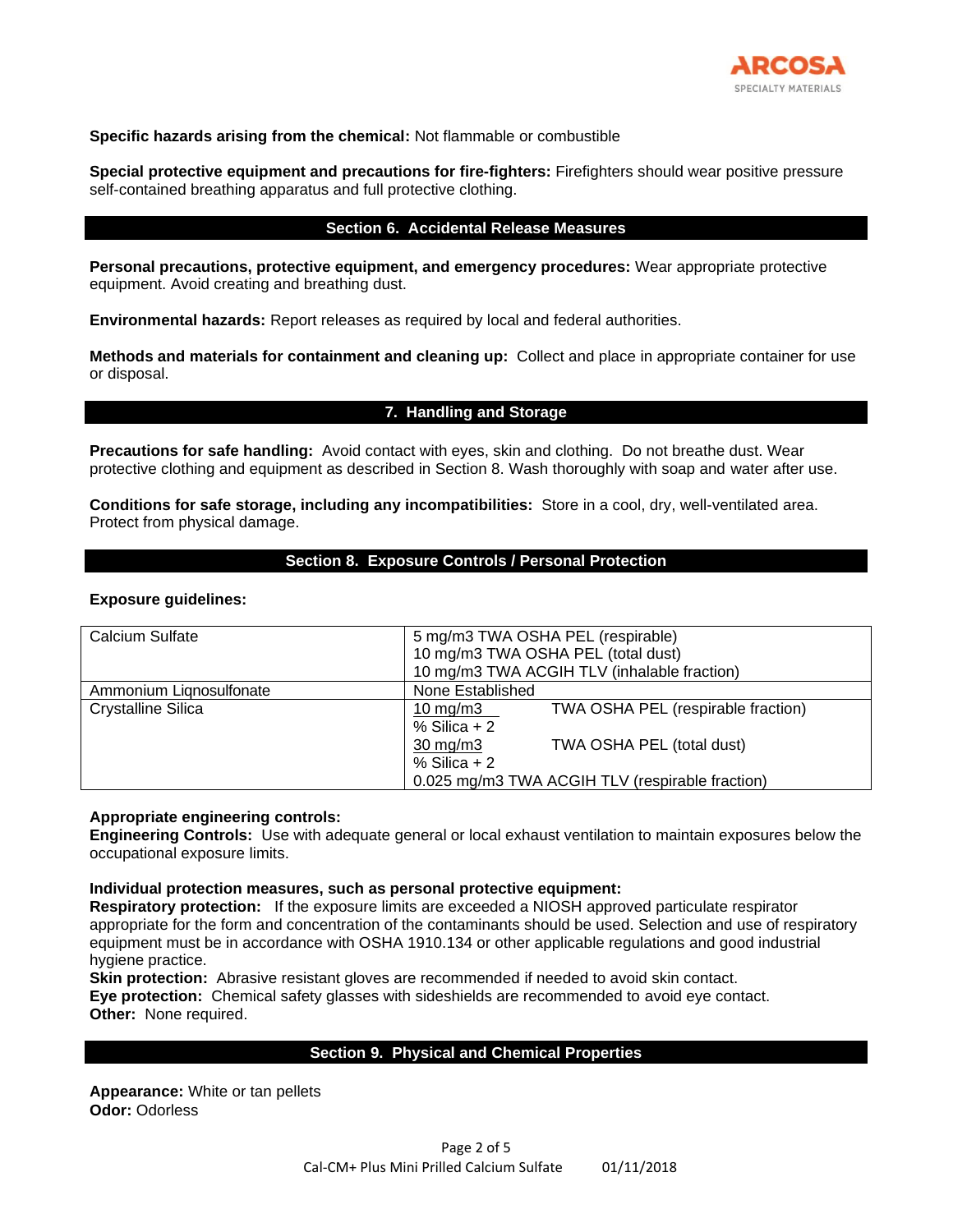

| <b>Odor threshold:</b> Not applicable                 | pH: Not applicable                          |  |  |
|-------------------------------------------------------|---------------------------------------------|--|--|
| Melting Point/Freezing Point: 2642°F /1450°C          | <b>Boiling point: Not applicable</b>        |  |  |
| Flash point: Not applicable                           | Evaporation rate: Not applicable            |  |  |
| Flammability (solid, gas):                            |                                             |  |  |
| Flammable limits: LEL: Not applicable                 | <b>UEL:</b> Not applicable                  |  |  |
| Vapor pressure: Not applicable                        | Vapor density: Not applicable               |  |  |
| Relative density: 2.5                                 | <b>Solubility in Water: Slightly (2.5%)</b> |  |  |
| Partition coefficient: n-ctanol/water: Not applicable | Auto-ignition temperature: Not applicable   |  |  |
| <b>Decomposition Temperature: Not available</b>       | Viscosity: Not applicable                   |  |  |

# **Section 10. Stability and Reactivity**

**Reactivity:** Reacts with water.

**Chemical stability:** Stable under normal conditions.

**Possibility of hazardous reactions:** Reacts with water to form gypsum and plaster of paris.

**Conditions to avoid:** None known.

**Incompatible materials:** Avoid water, diazomethanem aluminum and phosphorus.

**Hazardous decomposition products:** Thermal decomposition may produce oxides of sulfur and calcium.

# **Section 11. Toxicological Information**

#### **Likely routes of exposure:**

**Inhalation:** Inhalation of dust may cause irritation to the nose, throat and upper respiratory tract with coughing and shortness of breath.

**Ingestion:** Not expected to cause adverse effects.

**Skin contact:** Prolonged skin contact may cause mechanical irritation and abrasions.

**Eye contact**: Dust may cause mechanical irritation, tearing and pain.

**Chronic effects:** None known.

**Germ Cell Mutagenicity:** This product is not expected to cause germ cell mutagenicity.

**Developmental / Reproductive Toxicity**: This product is not expected to cause adverse effects on reproduction or development.

**Carcinogenicity:** Crystalline silica quartz is listed as "Carcinogenic to Humans" (Group 1) by IARC and "Known to be a Human Carcinogen" by NTP. The crystalline silica in this product is inextricably bound in a manner that no exposure occurs during normal use and handling. Therefore this product is not classified as a carcinogen. None of the other components are listed as a carcinogen by IARC, NTP or OSHA.

### **Acute Toxicity Values:**

Calcium Sulfate: Oral rat LD50 >2000 mg/kg, Inhalation rat LC50 >3.26 mg/L/4 hr Ammonium Lignosulfonate: No toxicity data available Crystalline Silica, Quartz: Oral rat LD50 >22,500 mg/kg

# **Section 12. Ecological Information**

### **Ecotoxicity:**

Calcium Sulfate: No data available Ammonium Liqnosulfonate: No data available Crystalline Silica, Quartz: No data available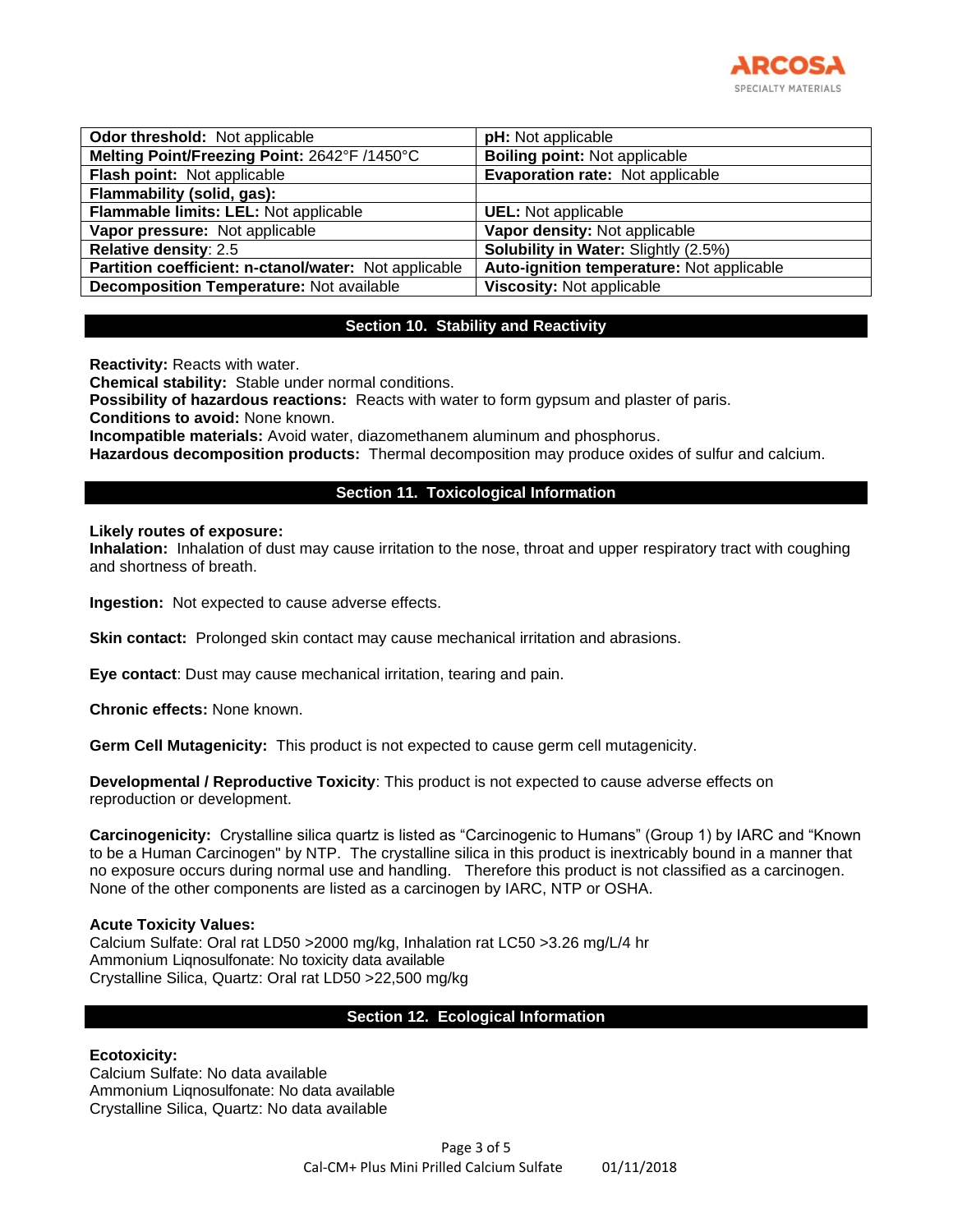

**Persistence and degradability:** Biodegradation is not applicable for inorganic substances. **Bioaccumulative potential:** This product is not expected to bioaccumulate. **Mobility in soil:** No data available **Other adverse effects:** None known.

### **Section 13. Disposal Considerations**

Dispose in accordance with all local, state and federal regulations.

### **Section 14. Transport Information**

|             | <b>UN Number</b> | Proper shipping name | Hazard<br><b>Class</b> | <b>Packing</b><br><b>Group</b> | <b>Environmental</b><br><b>Hazard</b> |
|-------------|------------------|----------------------|------------------------|--------------------------------|---------------------------------------|
| <b>DOT</b>  |                  | Not Regulated        |                        |                                |                                       |
| <b>TDG</b>  |                  | Not Regulated        |                        |                                |                                       |
| <b>IMDG</b> |                  | Not Regulated        |                        |                                |                                       |
| <b>IATA</b> |                  | Not Regulated        |                        |                                |                                       |
|             |                  | Not Regulated        |                        |                                |                                       |

**Transport in bulk (according to Annex II of MARPOL 73/78 and the IBC Code):** Not applicable

**Special precautions:** None known.

# **Section 15. Regulatory Information**

**Safety, health, and environmental regulations specific for the product in question.**

**CERCLA Section 103**: This product is not subject to CERCLA spill reporting requirements. Many states have more stringent release reporting requirements. Report spills required under federal, state and local regulations.

### **SARA Hazard Category (311/312):** Chronic Health

**EPA SARA 313**: This Product Contains the Following Chemicals Subject to Annual Release Reporting Requirements Under SARA Title III, Section 313 (40 CFR 372): None **US TSCA:** All of the components of this material are listed on the Toxic Substances Control Act (TSCA)

Chemical Substances Inventory or are exempt.

# **California Proposition 65: This product contain the following chemicals known to the State of California to cause cancer or reproductive toxicity:**

Crystalline Silica, quartz\* 14808-60-7 <0.25% Cancer

\* The crystalline silica in this product is inextricably bound in a manner that no exposure occurs during normal use and handling. Therefore no warning is required..

### **CANADA:**

**Canadian CEPA**: All of the components are listed on the Canadian DSL or are exempt. **Canadian WHMIS**: Class D, Division 2A

This product has been classified in accordance with the hazard criteria in the CPR and the MSDS contains all the information required by the CPR.

### **Section 16. Other Information**

**NFPA Rating:**  $\text{Health} = 1$  Flammability = 0 Instability = 0 **HMIS Rating:** Health = 1<sup>\*</sup> Flammability = 0 Physical Hazard = 0

Page 4 of 5 **SDS Revision History:** All Section revised - Update to GHS format

Cal-CM+ Plus Mini Prilled Calcium Sulfate 01/11/2018